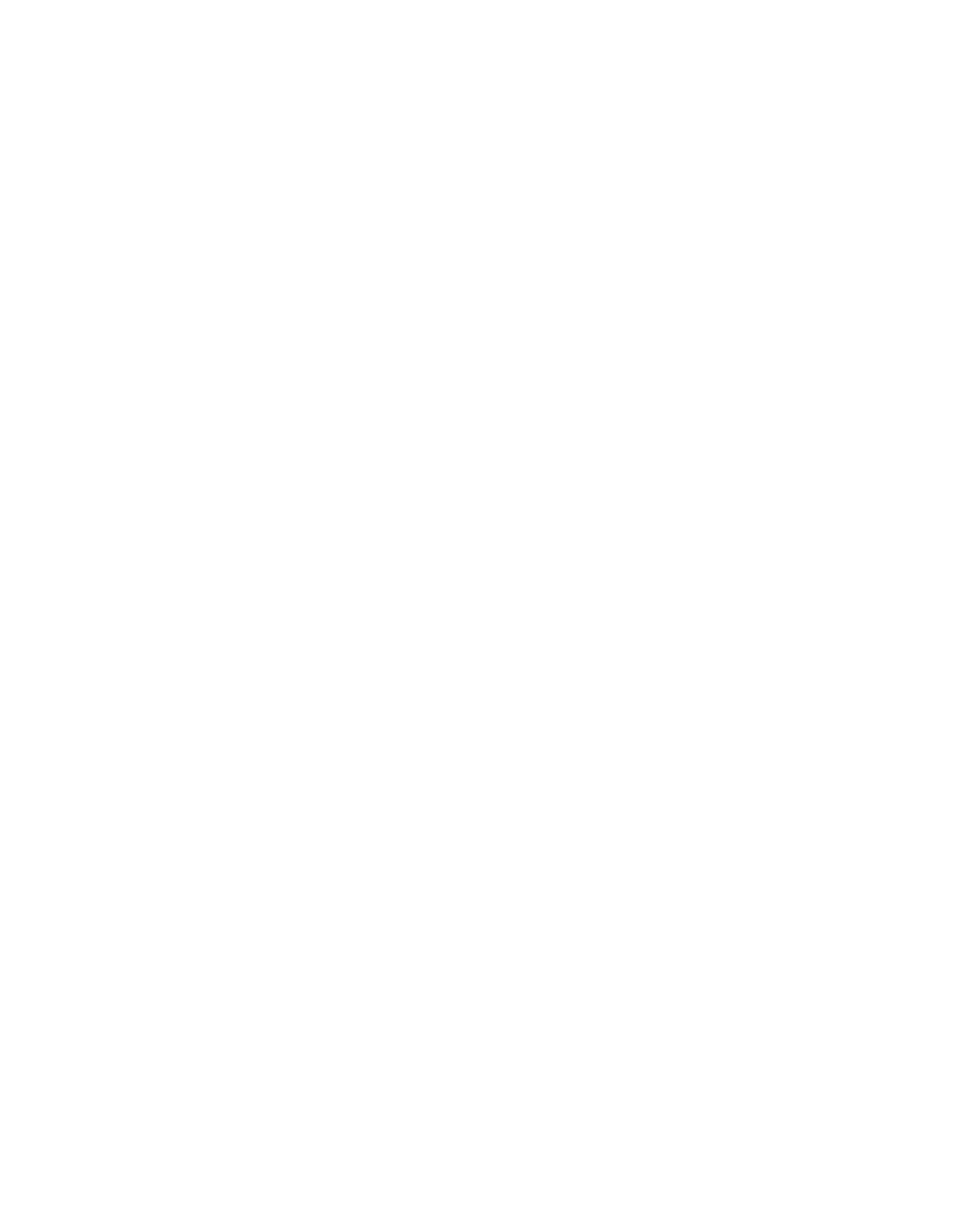# *1. General*

1.1 The intelligent precision air-conditioning system shall be a ClimateWorx P Series model

1.2 The unit shall be designed specifically for telecommunication, computer and critical room environmental control with automatic monitoring and control of cooling, heating, humidifying, dehumidifying and air filtration functions.

1.3 The unit shall be self-contained, factory assembled and tested, arranged for (down flow)/(up flow) air delivery.

- 1.4 The system shall have a total NET cooling capacity of \_\_\_\_\_ kW(Btu/h) and a sensible cooling capacity of kW(Btu/h) rated at an entering air temperature of  $\phantom{a}$  °C ( $\phantom{a}$ °F) dry bulb and  $\phantom{a}$  % relative humidity.
- 1.5 The system shall be designed to operate on a \_\_\_\_\_ V \_\_\_\_\_ ph \_\_\_\_\_ Hz electricity supply.

1.5.1 The 575 volt machines require the use of a transformer which is factory mounted and wired. The transformer adds 18-3/4" to the overall length of the machine. Other options such as humidifiers may share this extra compartment.

# *2. Mechanical Parts*

#### *2.1 Cabinet*

2.1.1 The cabinet of the unit shall be constructed based on a frame and panel principle with removable panels for maximum service access. Unit shall be 100 % front accessible for service and maintenance (Chilled Water units only).

2.1.2 The framework shall be fabricated by 14 gauge cold-formed steel to provide maximum strength.

2.1.3 All panels shall be formed and welded from 18 gauge steel and insulated with 25mm (1") thick, 24kg/m<sup>3</sup> (1.5 lb/ft3) density fiber-glass insulation.

# **(Optional) Double-Skin Panels**

2.1.4 The panels shall be internally lined with 20 gauge sheet metal, for ease of cleaning.

2.1.5 All service panels shall be hinged and locked with ¼-turn captive fasteners to facilitate quickly and easily internal access.

2.1.6 The entire unit shall be finished with epoxy powder paint to ensure proper surface adhesion. The color of the panels shall be ClimateWorx standard off-white.

2.1.7 The cabinet is arranged for right hand side pipe access (when facing unit).

2.1.8 (Optional) The cabinet shall be arranged for left hand pipe access (when facing unit)

2.1.9 The pipe access shall be from the bottom on down flow units and top for up flow units.

2.1.10 (Optional) The pipe access shall be from the top on down flow units and from the bottom for up flow units. Bottom pipe access on up flow units requires a floor stand.

# *2.2 Blower and EC Motor*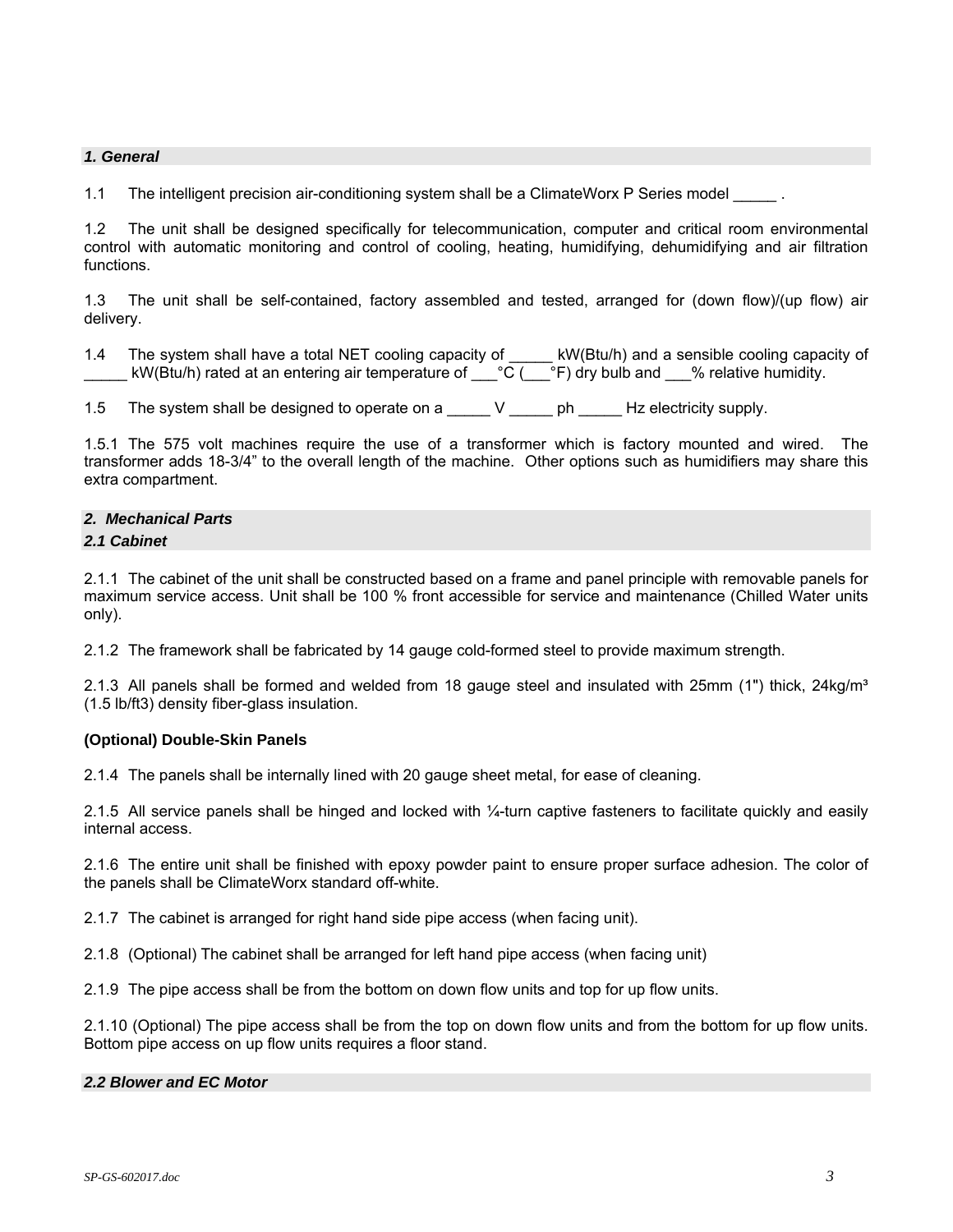2.2.1 The BACKWARD INCLINED Direct Drive Plenum Fan, single inlet, single width, centrifugal wheel with an ELECTRICALLY COMMUTATED external rotor motor, shall have a static and dynamic balance of the complete assembly. The fan shall operate from within the floor stand for optimum floor pressurization and energy efficiency. The fans shall ship in a raised up position inside the cabinet of the machine and shall PIVOT into the floor stand in the field after the machine is installed. The minimum floor height shall be 18". The fan must be operable in the raised position for test purposes.

2.2.2 A floor stand with OSHA guards is required and the OSHA guard shall not exceed 18" when the floor stand is higher to allow pipes to run under the floor stand without special modifications.

2.2.3 No jacks or lifting rigs shall be required to raise and lower the fans.

2.2.4 (Optional) Fans shall be housed within the machine and shall slide out the front of the machine where raised floor height is less than 18".

2.2.5 The complete wheel and motor assembly shall be mounted on resilient neoprene mountings for vibration isolation.

2.2.6 Electronic commuted motors (EC motors) are DC motors with shunt characteristics. Contrary to the conventional DC motors with mechanical commutation, no wear and tear elements such as collectors and carbon brushes are required. They are substituted by maintenance-free electronic circuitry in the EC controller. EC motors are characterized by their high efficiency and optimal open- /closed-loop control. An electronic reversal of the motor's direction of rotation is possible.

2.2.7 Rotor - A rotor with permanent magnets replaces the short-circuit armature. An external electronic commutating unit, the so-called EC-Controller, provides for the electronic commutation. The EC-Controller provides the windings with electrical current so that, the motor rotates continuously and quietly.

2.2.8 Speed control - Method of fan speed control shall be attained by an analog signal from 0 to 10 volts DC. The speed control offers continuously variable control through the Microprocessor.

# *2.3 Filters*

2.3.1 The filter section shall be an integral part of the system, located at the entrance of return air path, except PCD180 and should be serviceable from the top (down flow) and bottom (up flow) of the unit. Face velocity shall not exceed FPM. PCD180 requires an external Plenum and Filter Box on top of the machine. This Plenum and Filter Box is factory assembled and shipped loose for field installation. See 2.3.5

2.3.2 The filter section shall have the provision to house 102 mm (4") high efficiency filters on Down Flow units and 51 mm (2") efficiency filters on Up Flow units. Standard pleated filter shall be MERV 8. (30-45% ASHRAE 52.1)

2.3.3 (Optional) High efficiency pleated filter is 4" deep, MERV 11, (60-65% ASHRAE 52.1)

2.3.4 (Optional) Plenum and Filter Box extends the top of the machine by 36". The Plenum and Filter box shall accept up to six inches of filters and shall have hinged access doors for filter access that match the appearance of the front doors of the machine. The Plenum and Filter Box improves the overall unit efficiency by improving the box losses by allowing more room for air to transition within the machine. The Plenum and Filter Box is factory assembled and shipped loose for field installation

2.3.6 (Optional) Plenum and Filter Box Extensions are available in six inch increments. These extensions mount on top of the Plenum and Filter Box. The extensions are shipped knocked down and require field assembly and installation. The Extensions match the finish of the machine.

*2.4 (Optional) Reheat* 

.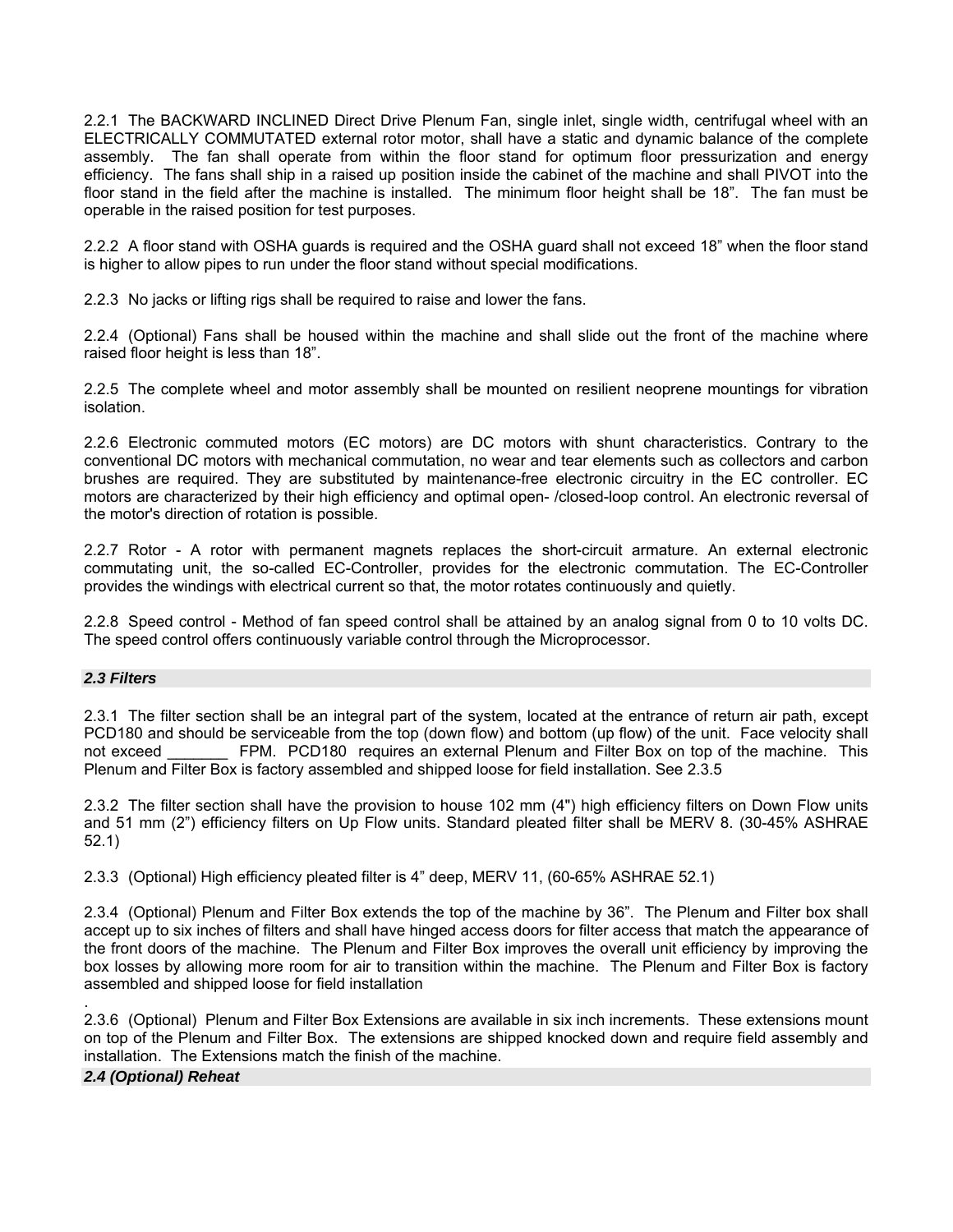2.4.1 An electric resistance heater shall be provided to offset the sensible cooling effect during dehumidification mode.

2.4.2 The heating element shall have a total heating capacity of kW [Btu/h).

2.4.3 The electric heaters shall be Silicon Controlled Rectifier (SCR) controlled, with an extruded aluminum heat sink, to prevent room temperature gradient from exceeding  $1.5\text{ C}$  (2.7 F) in 10 minutes.

2.4.4 The heating element shall be of low density, tubular finned construction with a non-corrosive metal sheath.

2.4.5 The heating element shall be electrically and thermally protected.

2.4.6 Heater shall hinge out of the way for shipping on units with fans that are to be lowered into the floor stand. Once fans are lowered, heaters are rotated up and hooked into normal operating position. A locking screw holds the heaters in the normal position.

# **(Optional) Hot Water Reheat**

2.4.7 The hot water reheat coil shall have copper tubes and aluminum fins. The hot water coil shall be factory pre-piped with a two way modulating control valve

#### . **(Optional) Steam Reheat**

2.4.8 The steam reheat coil shall have copper tubes and aluminum fins. The steam coil shall be factory pre-piped with a two way modulating control valve.

2.4.9 The steam reheat coil shall be low pressure steam (14 psig)

# *2.5 (Optional) Humidifier Adds 18-3/4" to Unit Length in Down Flow units*

2.5.1 The optional humidifier shall be housed in a separate compartment which allows it to be serviced without disturbing the air flow. Humidifiers mounted in the air stream are not acceptable and humidifiers that disrupt air flow for routine inspection and service are not acceptable.

2.5.2 Units with humidifiers shall be 100% front serviceable.

2.5.3 The humidifier shall be a self-contained electrode boiler type complete with water level control and autodrain functions.

2.5.4 The humidifier shall have a team generation capacity of kg/h  $kg/h$  (lbs/h).

2.5.5 The humidifier shall be designed to operate on ordinary tap water and shall be equipped with automatic water supply and flushing system to reduce mineral precipitation.

2.5.6 The humidifier shall have an Auto-Adaptive control system to optimize water conductivity, control automatic drain/flush cycles, minimize energy waste and maximize cylinder life.

# *2.6 Chilled Water Coil*

2.6.1 The chilled water coil shall be of A-frame configuration in a down flow configuration and a V-frame configuration in a up flow configuration (except PCD180 which shall be a split slab configuration) with galvanized steel end plates and 3/8", 1/2" or 5/8" OD copper tubes expanded into aluminum fins. The coil shall be circuited for optimum pressure drop.

2.6.2 The coil shall have a face area  $\mu$  m<sup>2</sup>  $\mu$  (ft<sup>2</sup>) and  $\mu$  rows deep in the direction of the airflow and have a maximum face velocity of \_\_\_\_\_\_ m/s \_\_\_\_\_(fpm).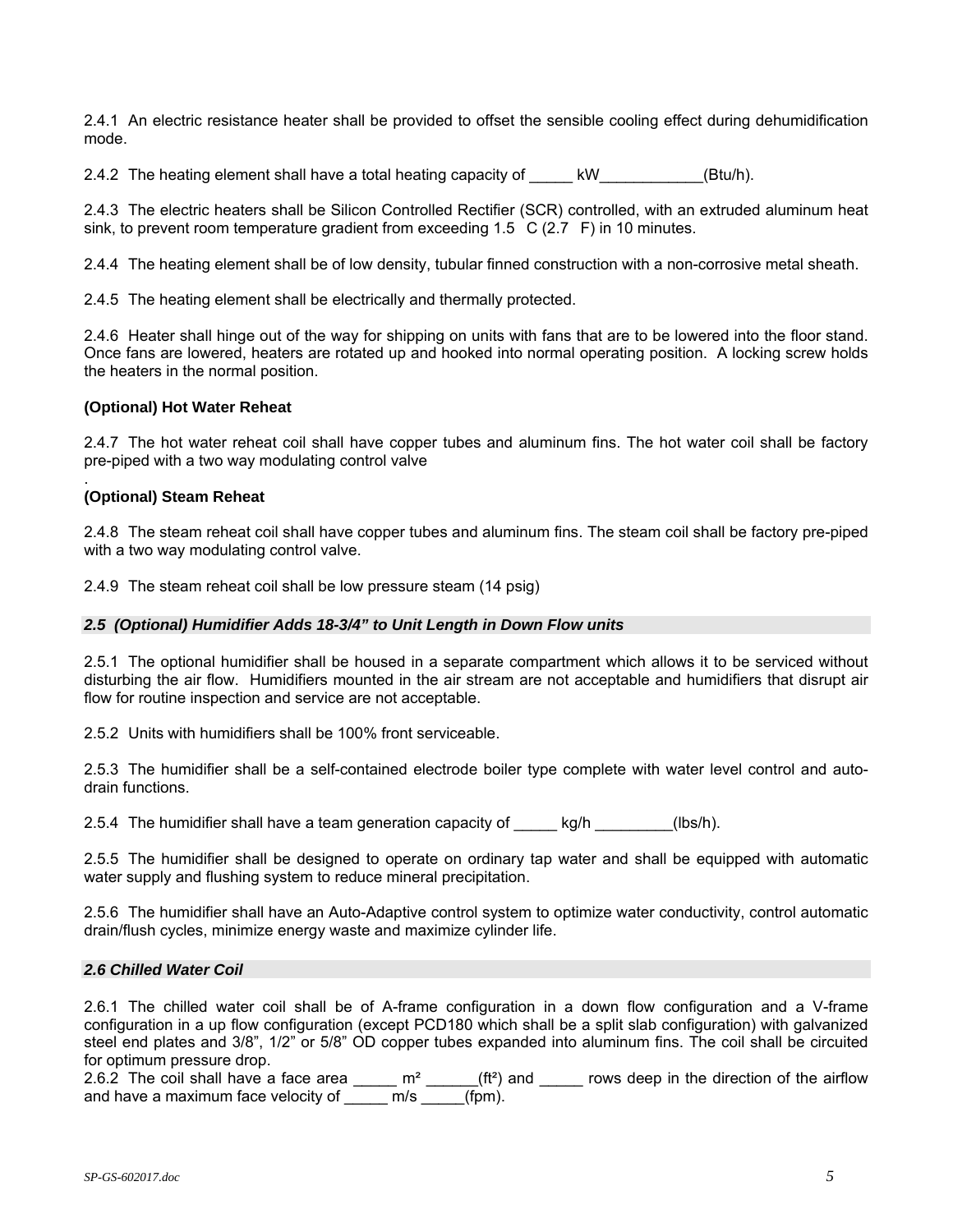2.6.3 The coil shall be mounted over a stainless steel, corrosion free condensate drain pan.

2.6.4 The coil shall require  $\frac{1}{s}$  (USgpm) of 7.2°C (45°F) chilled-water and the pressure drop across the coil shall not exceed kPa (ft-H2O).

2.6.5 The unit chilled water hydronic system shall be rated for 150 psig.

2.6.6 (Optional) The unit chilled water hydronic system shall be rated for 400 psig. Chilled-Water Valve

2.6.7 The chilled-water valve shall be a Characterized Control Valve, CCV, ball type with a permanent, parabolic shaped insert that provides equal percentage flow over the entire valve stroke. Two-way is standard and is rated for 580 psig, PN40. The valve has a 200 psig close off pressure rating.

2.6.8 (Optional) The three-way chilled-water valve shall be a Characterized Control Valve, CCV, ball type with a permanent, parabolic shaped insert that provides equal percentage flow over the entire valve stroke. The by-pass has a manual ball valve for balancing flow. The valve is rated for 580 psig, PN40. The valve has a 200 psig close off pressure rating.

2.6.9 (Optional) The chilled water valve shall be a Pressure Independent Characterized Control Valve, PICCV with a permanent, parabolic shaped insert that provides equal percentage flow over the entire valve stroke as well as maintaining flow regardless of the hydronic system pressure. Two-way is standard and is rated for 580 psig, PN40. The valve has a 200 psig close off pressure rating. PT ports are provided on the internal piping system across the valve for setting the flow rate.

2.6.10 The valve actuator shall be of an electric, non-spring type with a totally enclosed dust and water proof enclosure. The actuator shall modulate on a 0-10vdc signal where 0 volts the valve is closed and 10 volts the valve is open. The actuator is powered to open and closed. On power failure the valve will remain in the last position. The valve shall be fail-closed meaning that a loss of the 0-10 vdc signal will cause the valve to drive closed. The actuator shall have a manual operation function that allows the valve to be opened by hand and the valve position shall be indicated by a pointer on the actuator. The stroke time of the valve shall be 60 to 90 seconds.

2.6.11 (Optional) The valve actuator shall be of an electric, spring type with a totally enclosed dust and water proof enclosure. The actuator shall modulate on a 0-10vdc signal where 0 volts the valve is closed and 10 volts the valve is open. The actuator is powered to open and closed. On power failure the valve will drive closed by the internal spring. The valve shall be fail-closed meaning that a loss of the 0-10 vdc signal will cause the valve to drive closed. The actuator shall have a manual operation function that allows the valve to be opened by hand and the valve position shall be indicated by a pointer on the actuator. The stroke time of the valve shall be 60 to 90 seconds.

2.6.12 (Optional) The chilled water system shall incorporate two chilled water coils for connection to two separate chilled water sources. Not all sizes are available in dual chilled water arrangement. The machine shall switch between sources based on information supplied via the BMS based on water temperature and flow status. The change over temperature is adjustable via the unit mounted microprocessor and the BMS. There is an adjustable time delay that allows both chilled water coils to be active when switching from one source to the other. The system shall allow the choice of which chilled water source is the primary source. When the primary system is restored the system will switch back automatically.

*3. Control System 3.1 Microprocessor*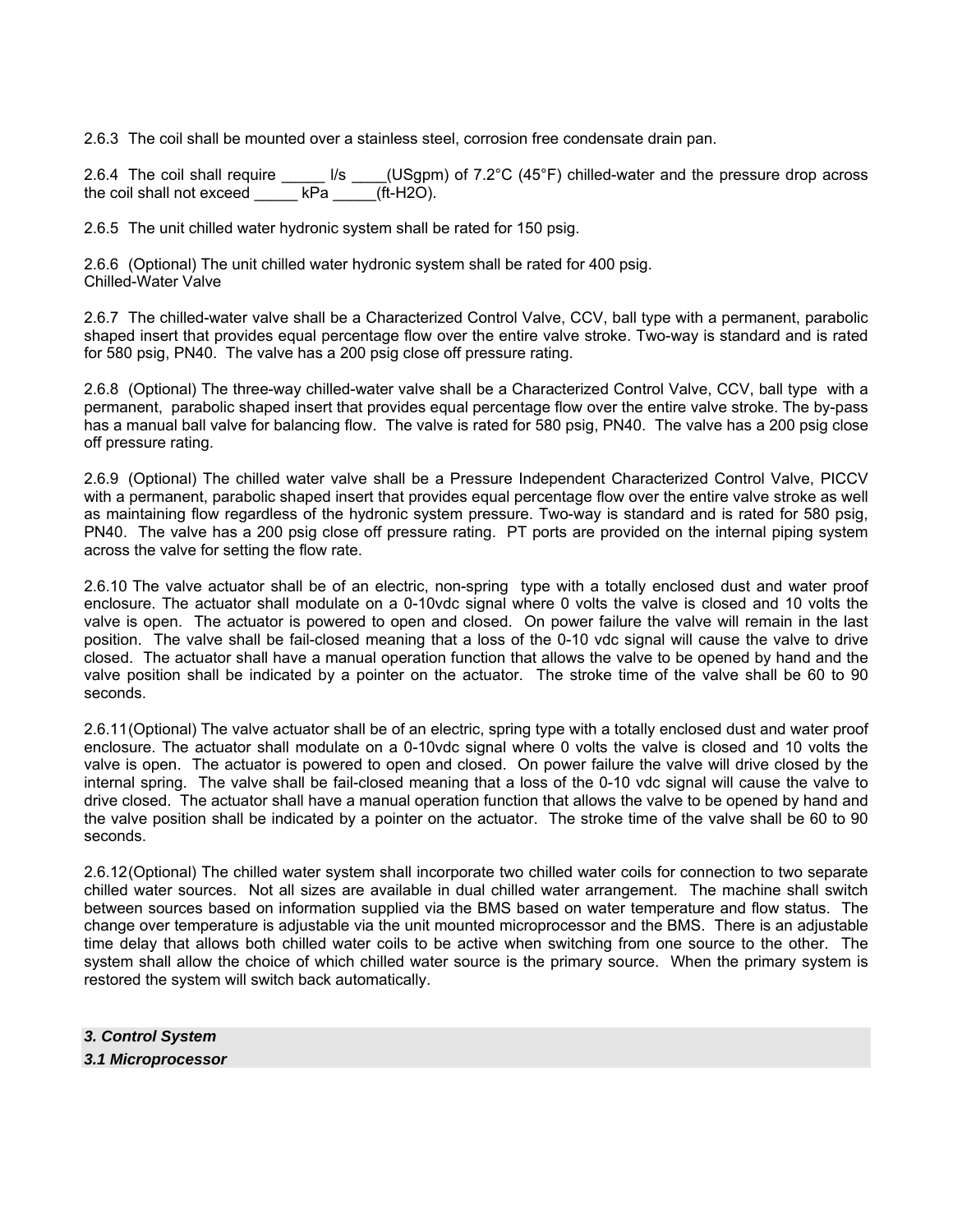3.1.1. The unit shall have a microprocessor based control system with automatic control and monitoring capability.

3.1.2. The control system shall use Proportional + Integral + Derivative (PID) control algorithm to maintain the temperature and humidity to a close tolerance of ±0.5°C (0.9°F) and 3%RH.

3.1.3. The control system shall have a fascia with 240x128 dot resolution touch screen, graphical LCD display located on the front panel of the unit for the display and programming of functions.

3.1.4. The control system shall display simultaneously the following information on the fascia.

- **Room temperature in °C or °F**
- **Room humidity in %RH**
- **Unit no.**
- **On/Off mode indicator**
- **Operating status**
- **Active alarms**
- **Date & time**

3.1.5. System configuration and setting shall be stored in non-volatile memory and safeguarded in the event of power failure.

3.1.6. The system shall have at least three levels of programmable password access to prevent unauthorized changes of the system configuration and settings.

3.1.7. The control system shall have a built-in testing routine to simplify field testing and troubleshooting.

3.1.8. The system shall be capable of communicating with a Building Management System (BMS) via an RS485 serial link through an Optional BMS Interface (Communications Bridge) for remote monitoring function. The resident protocol shall be MODBUS RTU. Other popular open protocols are available and require an optional external gateway.

3.1.9. The system shall have a manual disconnect switch of the locking type, which can be accessed outside of the unit while the door is closed. High voltage electrical components will not be accessible unless the switch is off.

# *3.2 Control Features*

3.2.1. System set points and configuration shall be programmable only when access is gained by entering the correct password.

3.2.2. The following programmable control parameters shall be provided for fine tuning the system to suit the site conditions and requirements:

- **Temperature set point**
- **Temperature high limit**
- **Temperature low limit**
- **Cooling proportional band**
- **Heating proportional band**
- **Temperature dead band**
- **Relax temperature dead band**
- **Temperature integral action time**
- **Temperature Derivative function**
- **Humidity set point**
- **Humidity high limit**
- **Humidity low limit**
- **Humidifying proportional band**
- **Dehumidifying proportional band**
- **Humidity derivative function**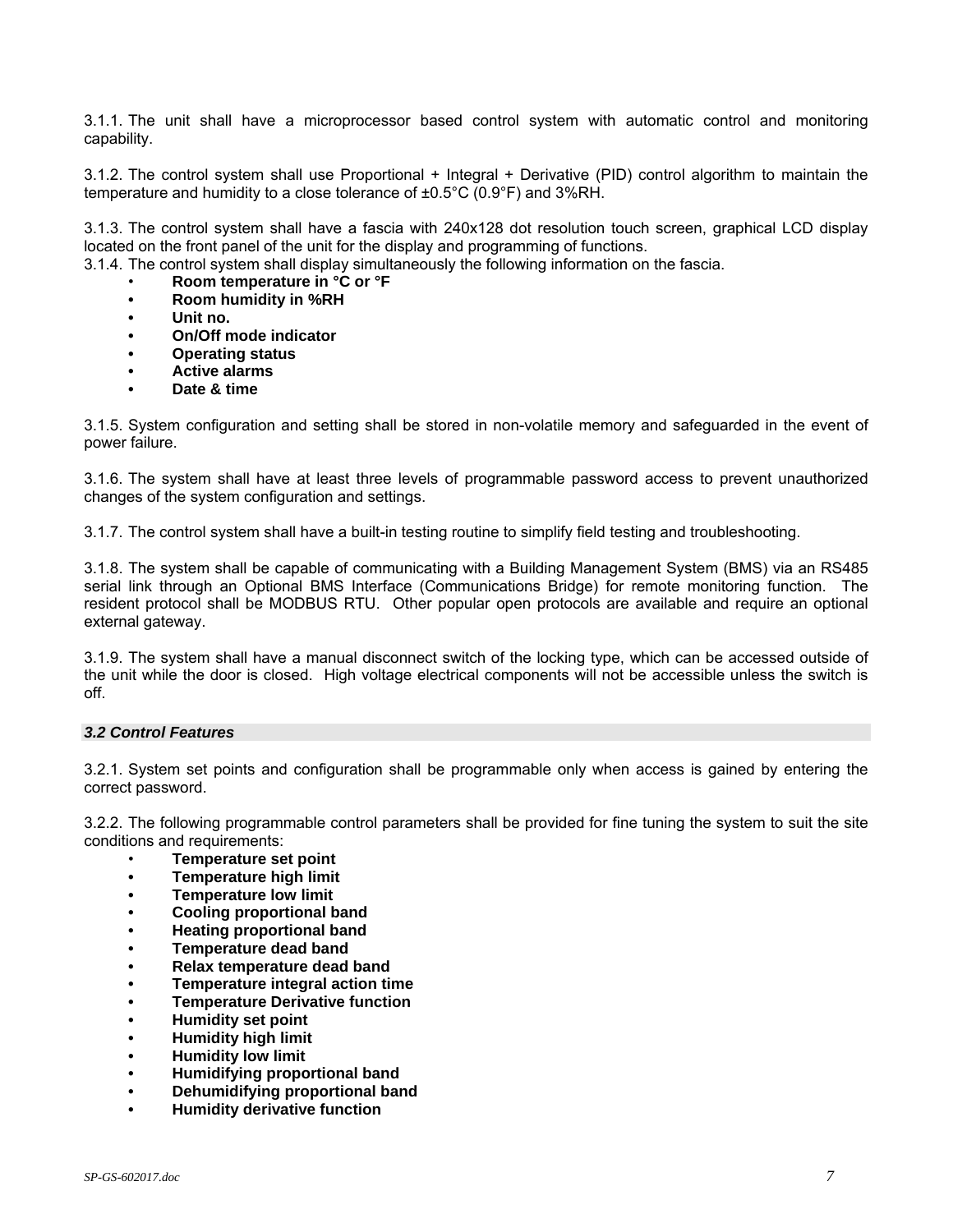- **Humidity dead band**
- **Relax humidity dead band**
- **Humidity integral action time**

3.2.3. The control system shall have the following programmable On/Off control mode options:

- **"Local" mode allows unit on/off control via the "I/O" key on the display**
- **"Remote" mode allows unit On/Off control via a switched input**
- **"Timer" mode allows 4 event/day weekly automatic on/off control**

3.2.4. A "Standby unit enable" input shall be provided to force the unit to start irrespective of the current On/Off status and On/Off mode setting.

3.2.5. For energy saving and extended system life, a "Relax" feature shall be provided in the "Timer" On/Off mode to allow wider temperature and humidity tolerances when the room is not operational.

3.2.6. The system shall have programmable, manual, or automatic restart option. A programmable startup delay shall be provided for the automatic restart option which allows multiple units to restart progressively when power resumes after a power failure.

3.2.7. The accumulated runtime of the following components shall be logged for energy analysis and planned maintenance:

- **Fan**
- **Compressor**
- **Heaters**
- **Humidifier**

3.2.8. Components shall be scheduled to activate sequentially to minimize inrush current.

3.2.9. The system shall have a temperature and humidity graph which shows the main temperature and humidity variation in the latest 7 Days. The data for the graph shall be logged in 15 minutes interval.

# *3.3 Alarms*

3.3.1. The control system shall have the following standard alarms:

- **High/Low temperature**
- **High/Low humidity**
- **High/Low voltage**
- **Filter dirty**
- **Fan fault**
- **Low airflow**
- **Compressor high pressure, 1/2**
- **Compressor low pressure, 1/2**
- **Compressor overload 1/2 (only available on select compressors)**
- **Heater overheat (with Optional Heater)**
- **Humidifier Service (with Optional Humidification)**
- **Fire**
- **Loss of Sensor**
- **Loss of EX1, EX2 (DX only)**
- **Liquid Detection (Optional)**
- **Liquid High Limit (Optional)**
- **Custom Fault 1 and 2 (Optional)**
- **Filter Drier Dirty, 1/2 (Optional DX only)**
- 3.3.2. All alarms shall have programmable reporting / response options which include:
	- **Polling enable / disable**
	- **Unit shutdown**
	- **Activate standby unit**
	- **Activate common alarm output**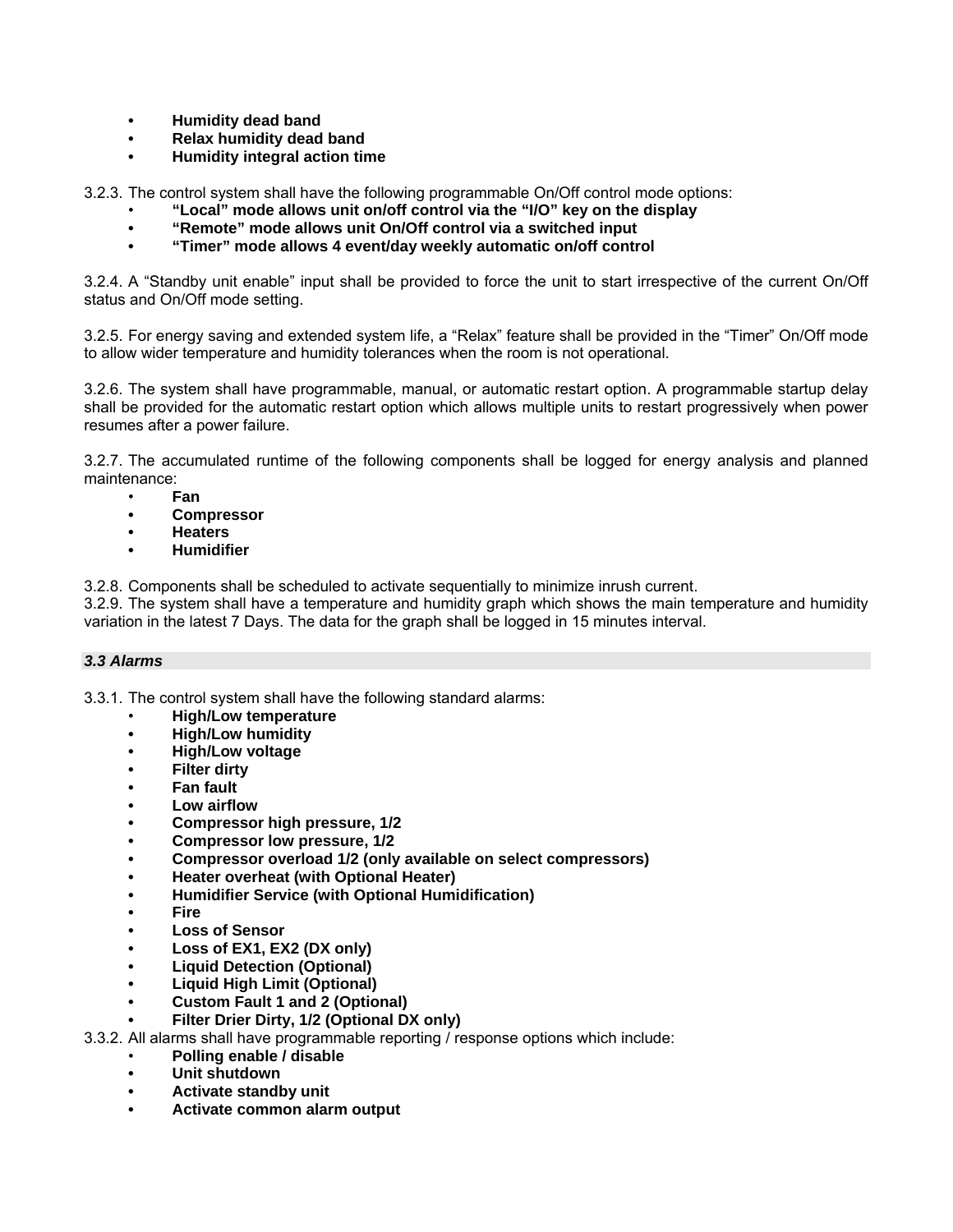- **Log alarm event**
- **4 warning sound selection**

3.3.3. Alarm messages, when programmed, shall comprise text description and occurrence time.

3.3.4. Messages shall be ranked in the sequence of occurrence for fault analysis.

3.3.5. When a programmed alarm condition exists, the audible alarm shall sound and the common alarm output shall close until acknowledged. Active alarm record shall remain until the alarm condition is cleared.

3.3.6. A historical event log which maintains the latest 50 system events shall be provided. The text description and occurrence time of the following events shall be logged:

- **Power failure**
- **Power restore**
- **Unit start**
- **Unit stop**
- **Alarm raised**
- **Alarm acknowledged**
- **Alarm cleared**

# *3.4 Co-Work, Multiple Units Configuration*

3.4.1. The units shall have built-in master and slave inter-networking capability, Co-Work which allows a combination of a maximum of 16 master or slave circuits to form a local area network.

3.4.2. Co-Work operates on I2C protocol over a field installed communication bus separate from the BMS RS 495 network.

3.4.3. To achieve the tightest control tolerance and minimize component on/off, the units shall have a built in control step expansion algorithm which uses a multi-step control scheme to coordinate the on/off of cooling, heating, humidifying and dehumidifying steps in multiple units.

3.4.4. The units shall have a sequential load activation control algorithm to minimize the inrush current when components among multiple units are activated at the same time.

3.4.5. The control of a slave circuit shall not be limited to any particular master unit controller redundancy. Any master unit can control any slave. In case of a master unit failure or scheduled service, the remaining master units in the same network shall automatically take over the control.

3.4.6. The units shall have a duty sharing control algorithm which helps maintain the required number of duty units and balancing runtime by automatically coordinating units on/off and providing time based auto-changeover.

3.4.7. The units shall have a data synchronization feature. Operation data such as set points, time schedule, and alarm status shall be automatically synchronized among all the units under the same local area network.

3.4.8. To avoid hunting among multiple units, the units shall have a control value averaging algorithm which allows units to exchange sensor readings and control the room based on the common desired average values. Units shall be capable of displaying the network temperature and humidity or the individual unit's temperature and humidity.

# *4. Optional Accessories*

*4.1. Auto Transfer Switch (ATS) with Dual Primary Power Sources Option*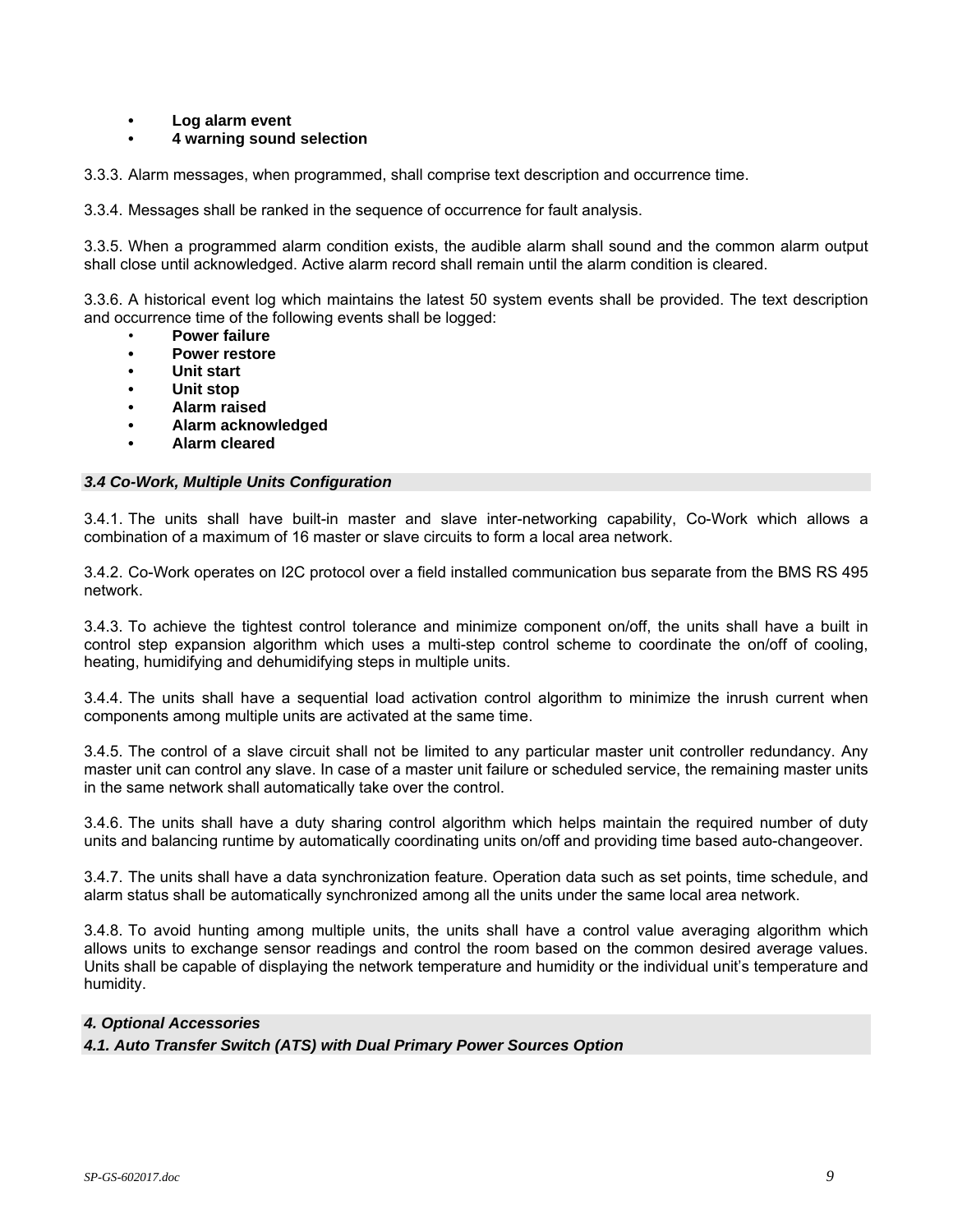4.1.1. The Auto Transfer Switch (ATS) monitors the availability of power from either source to the unit using phase monitor devices and automatically switches to the secondary source of power when the primary source fails using mechanically and electrically interlocked contactors.

4.1.2. A selector switch is provided in the electrical panel to allow the operator to choose either A grid as primary and B grid as secondary or B grid as primary and A grid as secondary. Once the primary source of power is restored the ATS will automatically switch back to primary power ( i.e. Automatic transfer switch shall auto reset on a return to normal/clean power). Independent and interlocked timing relays ensure the components in the unit shut down during the changeover. They allow the microprocessor to perform the normal component sequencing to minimize the load on the power sources during the times of transfer and limit the stress on the components normally associated with transferring power under load.

4.1.3. The Auto Transfer Switch, (ATS) feature of the Canatal unit must be powered from two separate independent sources to function properly.

4.1.4. There are two non-fused disconnect switches in the electrical panel of the unit, one for the primary power source A and one for primary power source B.

4.1.5. 208 volt units may require side access when combined with other options. Please consult factory.

# *4.2. Liquid Detection Options*

4.2.1. Liquid detection shall consist of a single point liquid sensor. Sensor wires directly into the microprocessor and includes 10 feet of wire for field placement.

4.2.2. Liquid detector shall consist of liquid cable sensor. Cable wires directly into the microprocessor and includes 10 feet of wire to extend to the bottom of the unit and 15 or 30 or 50 or 75 feet of sensing cable shall be supplied with the unit for field placement.

4.2.3. Remote liquid detection shall consist of Single Zone Liquid Detection with discrete alarm. Single Zone Liquid Detection shall detect and report the presence of water or any other conductive liquids. Unit shall be supplied with 15 feet of sensing cable.

#### *4.3. Floor Stand Options*

4.3.1. Floor stand with OSHA guard shall be a welded steel frame with corrosion resistant finish in heights from 18 to 24 inches (other heights available). The stands shall have adjustable legs for leveling with +/- 1 inch of adjustment. OSHA guard shall allow for the lowering of the fans into the floor stand and shall prevent anyone from touching the fans. Guards are factory installed and have access holes for water piping and power to pass through the guard. The OSHA guard shall not exceed 18" when the floor stand is higher which allow pipes to run under the floor stand without special modifications. No jacks or lifting rigs shall be required to raise and lower the fans.

4.3.2. Floor stand shall be a welded steel frame with corrosion resistant finish in heights from 12 to 24 inches (other heights available). The stands shall have adjustable legs for leveling with +/- 1 inch of adjustment.

4.3.3. A turning vane shall be provided for down discharge units. Turning vane shall incorporate a stiffening hem at the front and shall be insulated with  $\frac{1}{4}$ " foam insulations.

4.3.4. The floor stand shall be enclosed on three sides and shall have front discharge grilles to all for air distribution over the floor. The floor stand shall have cosmetic covers on each end which match the finish of the unit panels and are removable for pipe and power access. Floor stand shall be a welded steel frame with corrosion resistant finish in heights from 12 to 24 inches (other heights available). The stands shall have adjustable legs for leveling with +/- 1 inch of adjustment. A turning vane shall be incorporated to reduce the air